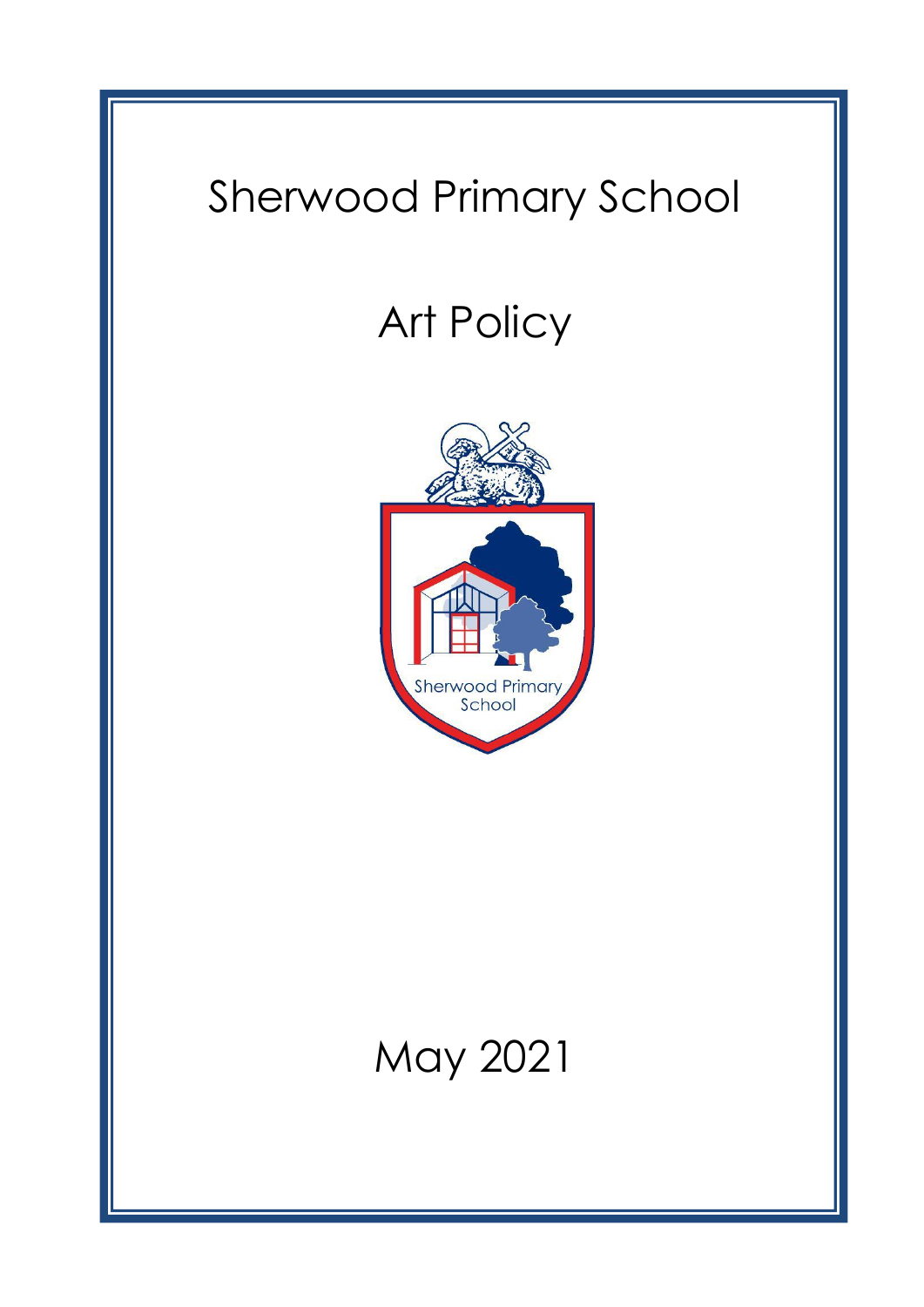# Sherwood Primary School Art Policy



# Sherwood Curriculum Rationale

We aim to provide a creative and challenging curriculum that inspires our children and prepares them for life in a culturally diverse and ever-changing world. High expectations, inclusive approaches and excellent teaching will form the basis of all our work. Our pupils will have the opportunity to explore, ask questions, discover and become resilient, independent learners. Our Curriculum will prepare our children for life-long learning.

Inspire • Explore • Achieve

# Sherwood Values

Teaching and Learning at Sherwood Primary School is underpinned by six core values.

The 6 Sherwood Core-Values are:

- Honesty
- Perseverance
- Respect
- Adventurous
- Aspiration
- Independence

Alongside our core values, we also promote the fundamental British values of democracy, the rule of law, individual liberty, mutual respect and tolerance of those with different faiths and beliefs across the curriculum.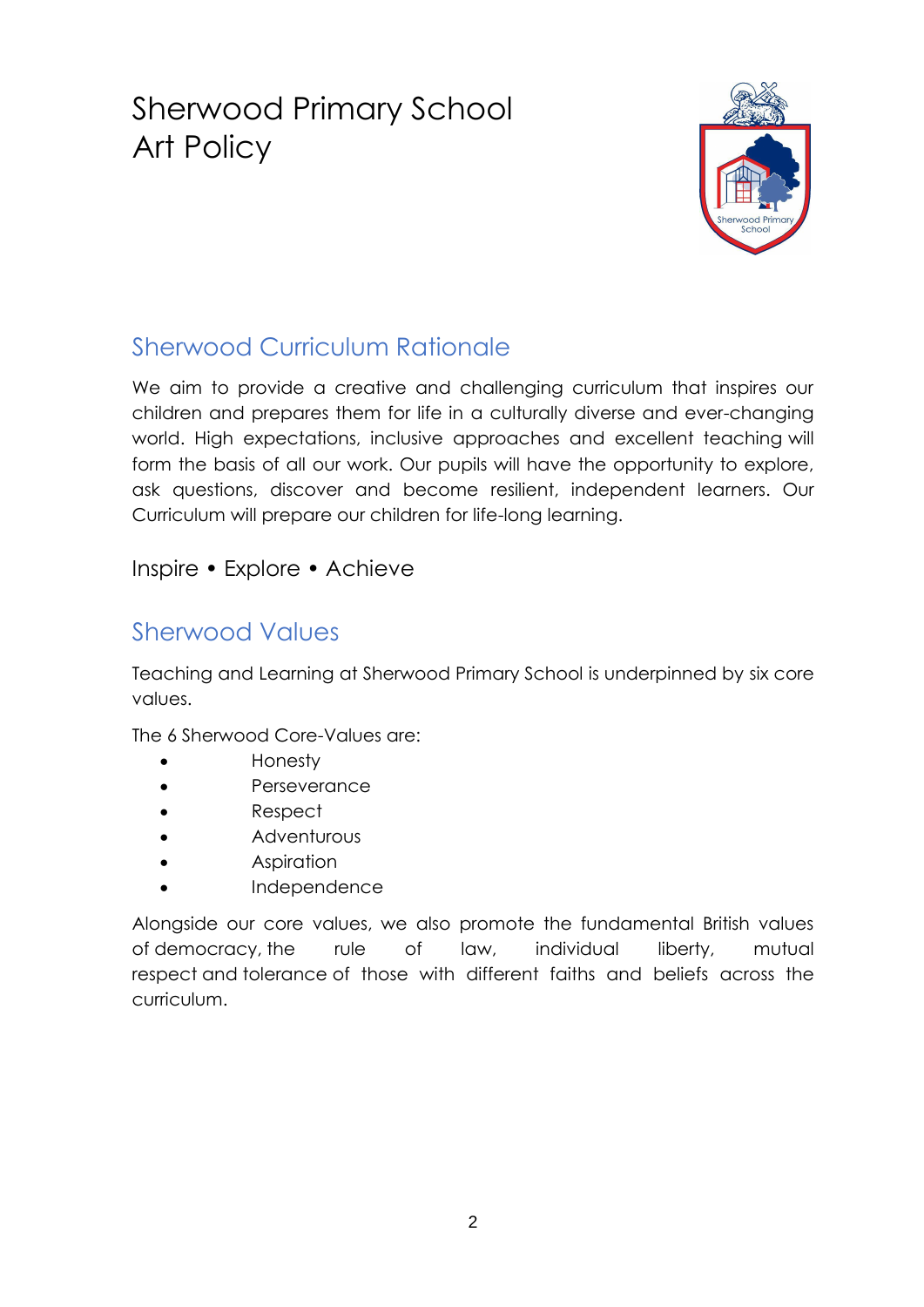# Purpose of study

Art stimulates creativity and imagination. It provides visual, tactile and sensory experiences and a unique way of understanding and responding to the world. Pupils use colour, form, texture, pattern and different materials and processes to communicate what they see, feel and think. Through art activities, they learn to make informed judgements and aesthetic and practical decisions, becoming actively involved in shaping environments. They explore ideas and meanings in the work of artists, craftspeople and designers. They learn about the diverse roles and functions of art in both contemporary life and in different times and cultures.

The arts are important in our everyday lives. Within this wider curriculum, understanding, appreciation and enjoyment of the visual arts have the power to enrich our personal and public lives. With this in mind, we endeavour to ensure that children develop a healthy and enthusiastic attitude towards the arts that will stay with them.

#### Rationale

All school policies form a corporate, public and accountable statement of intent. As a primary school it is very important to create an agreed whole school approach of which staff, children, parents, governors and other agencies have a clear understanding. This policy is the formal statement of intent for Art. It reflects the essential part that Art plays in the education of our pupils. It is important that a positive attitude towards art is encouraged amongst all our pupils in order to foster self-confidence and a sense of achievement. The policy also facilitates how we, as a school, meet the legal requirements of recent Education Acts and National Curriculum requirements.

#### Scope

This statement of policy relates to all pupils, staff, parents and governors of Sherwood Primary School. The age range of pupils from 4-11 must be acknowledged in the creation of policy and the development of the Art curriculum.

# **Principles**

The principles of Sherwood Primary School for art are:

- policy and provision are evaluated and reviewed regularly.
- resources of time, people and equipment are planned, budgeted for and detailed when appropriate in the SDP.
- the governing body of Sherwood Primary School discharge their statutory responsibility with regard to Art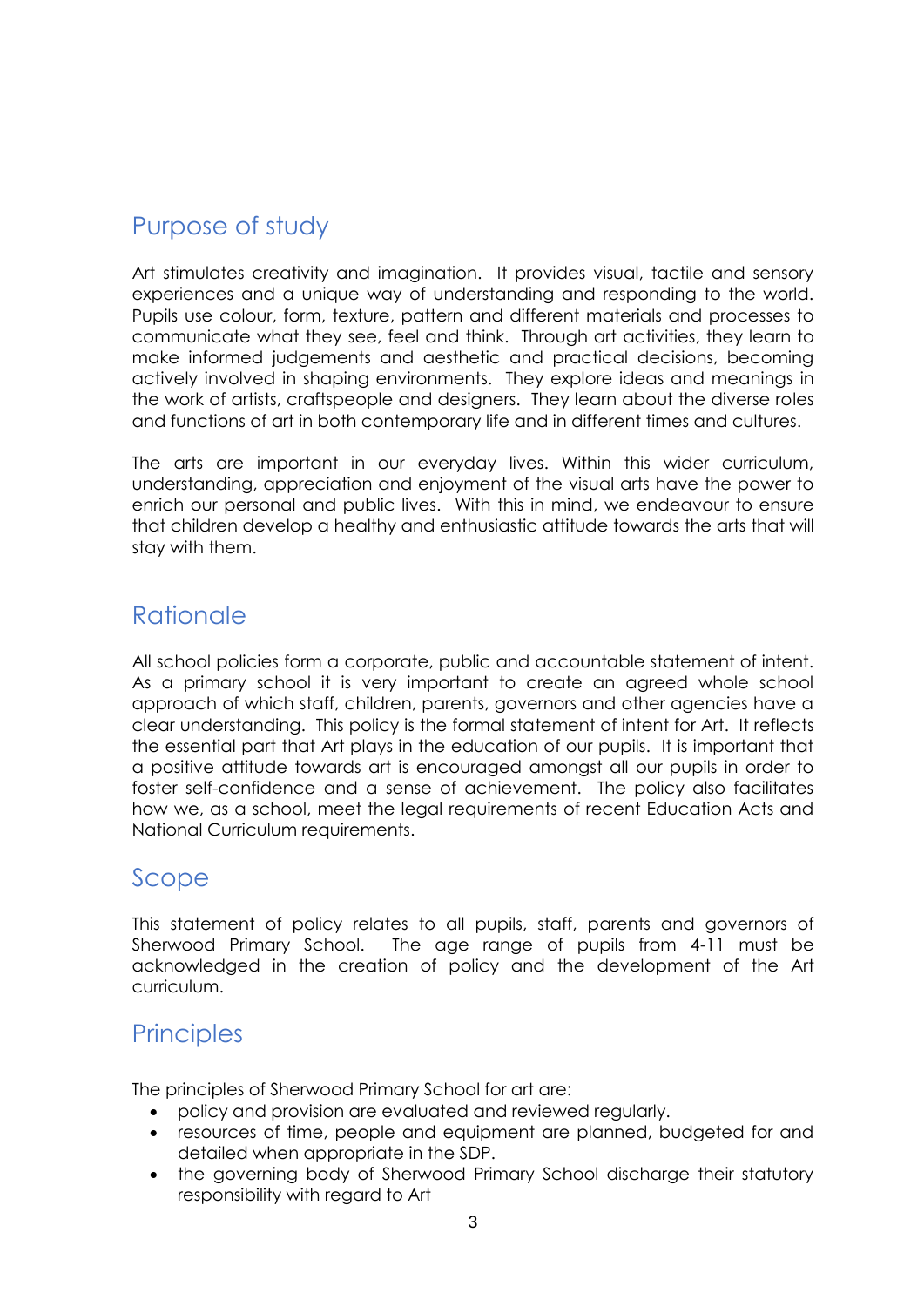- cross curricular links will be highlighted where appropriate
- planning of Art ensures continuity and progression across all year groups and key stage

#### Aims

Although relating specifically to Art, our aims for the subject are also in line with the school's general aims.

We aim to provide the pupils with an Art curriculum which will produce individuals who are creative, literate, independent, inquisitive, enquiring and confident. We also aim to provide a stimulating environment and adequate resources so that pupils can develop their creative flair to their full potential.

It also provides the materials and means for creating new imaginative worlds to explore. Using the National Curriculum 2014, Development Matters in EYFS, formative teacher assessment for each unit, sketchbooks and the Suffolk Scheme of Work, it is our aim to develop the skills outlined below.

During the Foundation Stage, we aim that pupils:

- Develop their creativity and imagination by having time to explore and experiment with ideas and a wide range of media and materials.
- Learn to manipulate and fasten materials in a variety of ways and to construct with a purpose in mind.
- Feel secure to try new experiences and feel confident to express creative ideas with all of their senses.

During Key Stage 1, we aim that pupils:

- Develop their creativity and imagination by exploring the visual, tactile and sensory qualities of materials and processes.
- Learn about the role of artists, craftspeople and designers from different times and cultures for differences and similarities.
- Begin to understand colour, shape, space, pattern and texture and use them to develop their ideas – try things out and change their mind.
- Experiment with a range of drawing media and explore ideas from firsthand observations.
- Use a simple graphics package to create images and effects.
- Review what they and others have done and say what they think and feel about it.

During Key Stage 2, we aim that pupils:

- Use their developing creativity and imagination to question and make thoughtful observations about starting points and select ideas in their work.
- Select and record from first hand observation, experience and imagination, and explore ideas for different purposes.
- Build on their skills and improve their control of materials, tools and techniques.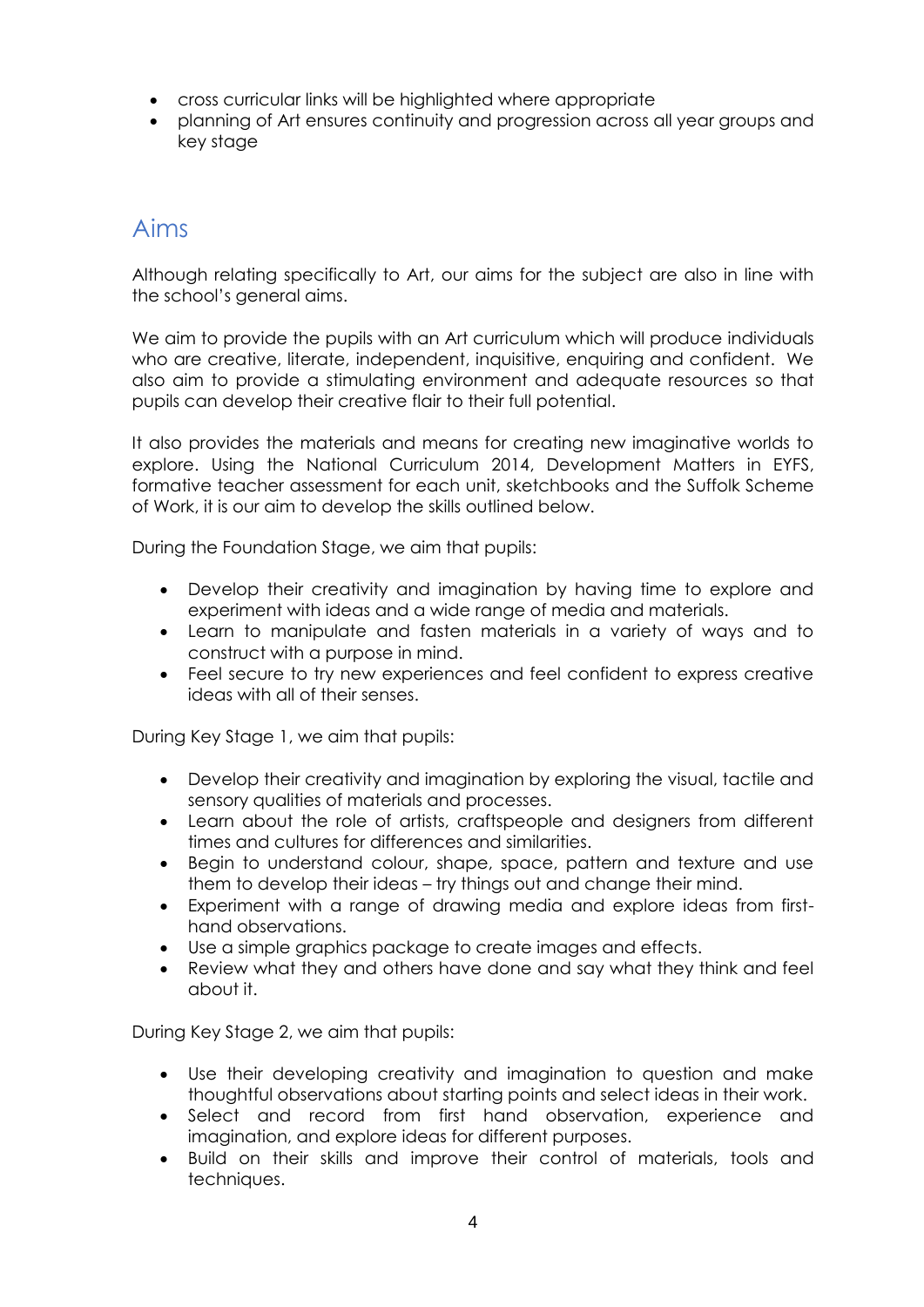- Compare ideas, methods and approaches in their own and others' work and say what they say and feel about them. Adapt their work and describe how they might develop it further.
- Explore the roles and purposes of artists, craftspeople and designers working in different times and cultures.
- Experiment with ways in which surface detail can be added to drawings.
- Use sketchbooks to collect and record visual information from different sources. Annotate work in a sketchbook.
- Draw for a sustained period of time at an appropriate level.
- Record, collect and present recorded visual information using digital cameras and video recorders. Use a graphics package to create images and effects.

#### Provision

Pupils are provided with a variety of opportunities to develop and extend their art skills in and across each phase of education. We endeavour at all times to set plan progressive activities that are challenging, motivating and encourage the pupils to talk about what they have been doing. In addition to the Suffolk Scheme of Work, cross-curricular opportunities ensure the enrichment of Sherwood's creative curriculum and breadth of study throughout the school.

The teaching of art at Sherwood Primary School provides opportunities for:

- group work
- paired work
- whole class teaching
- individual work
- acquiring a rich, cultured vocabulary
- outdoor art
- sketchbook exploration
- cultural partnerships with artists and craftspeople
- collaborative large-scale displays and art installations both in school and in the wider community
- extra-curricular clubs

Pupils engage in seven skills areas:

- drawing
- painting
- textiles
- printmaking
- 3D
- collage
- digital media

Pupils experience a range of contexts, materials and processes through:

- exploring and developing ideas through first-hand observation and experimentation
- focussing on artist reflection before creating their own individual response
- combining various techniques learned to produce a final piece
- opportunities for developing and evaluating their own work and of others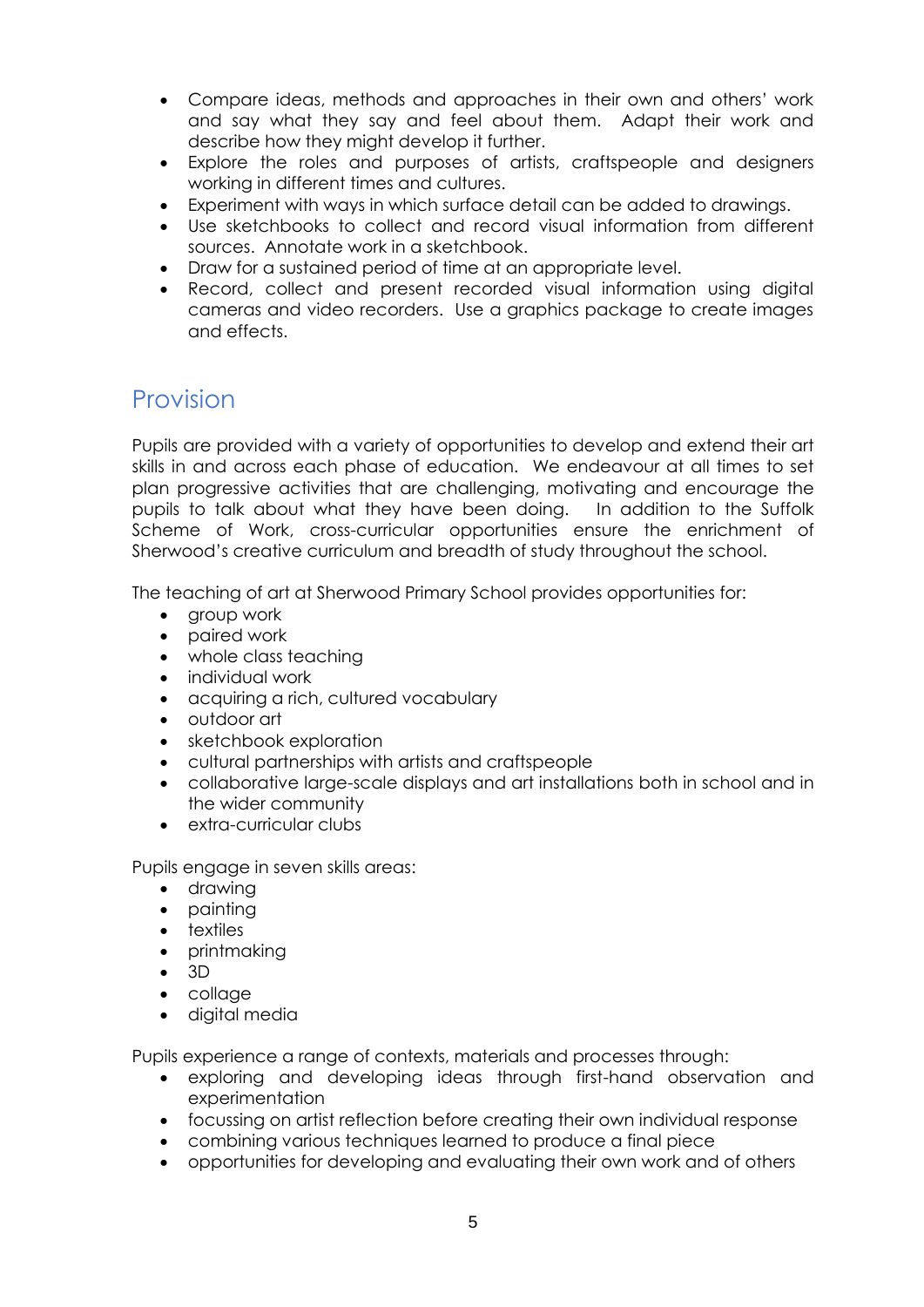#### Sketchbooks

Emphasis is placed on drawing skills and the value of regular sketchbook exploration at Sherwood School. Introduced from Year One, teachers and children share their ideas and reflect on their work. Sketchbooks provide a personal and enjoyable way to record continuity, progression and coverage in Art.

Sketchbooks provide opportunities for:

- exploring ideas, plans and designs from first-hand experiences
- annotating and keeping a visual record of their observations
- collecting notes and reference materials such as postcards, fabric designs and wrapping paper - which they feel may be an inspiration for future work
- critical evaluations of artists' work, styles and techniques
- comparing ideas, methods and approaches in their own and others' work and saying what they feel and think about them.
- adapting their work according to their views and describe how they might develop it further

# Early Years

Expressive Arts and Design is outlined in the 'Development Matters' document. Children strive to achieve the Early Learning Goal for Exploring and Using Media and Materials and Being Imaginative. This requires children to express new ideas with all of their senses. They encounter experiences and resources that stimulate their curiosity and when given opportunities to put together and take apart ideas, materials and experiences. Children are given opportunities to explore colour, texture, shape and form in two and three dimensions. They work creatively on a large and small scale. Pupils make constructions, collages, paintings and drawings using or combining a variety of tools and media. They explore what happens when they mix colours and choose particular colours for a purpose. Children experiment to create different textures. They need to feel confident and safe enough to take risks, make mistakes and be adventurous in their creative pursuits.

# Key Stage 1

Pupils are taught:

- to create sketch books to record their observations and use them to review and revisit ideas
- to use a range of materials creatively to design and make products
- to use drawing, painting and sculpture to develop and share their ideas, experiences and imagination
- to develop a wide range of art and design techniques in using colour, pattern, texture, line, shape, form and space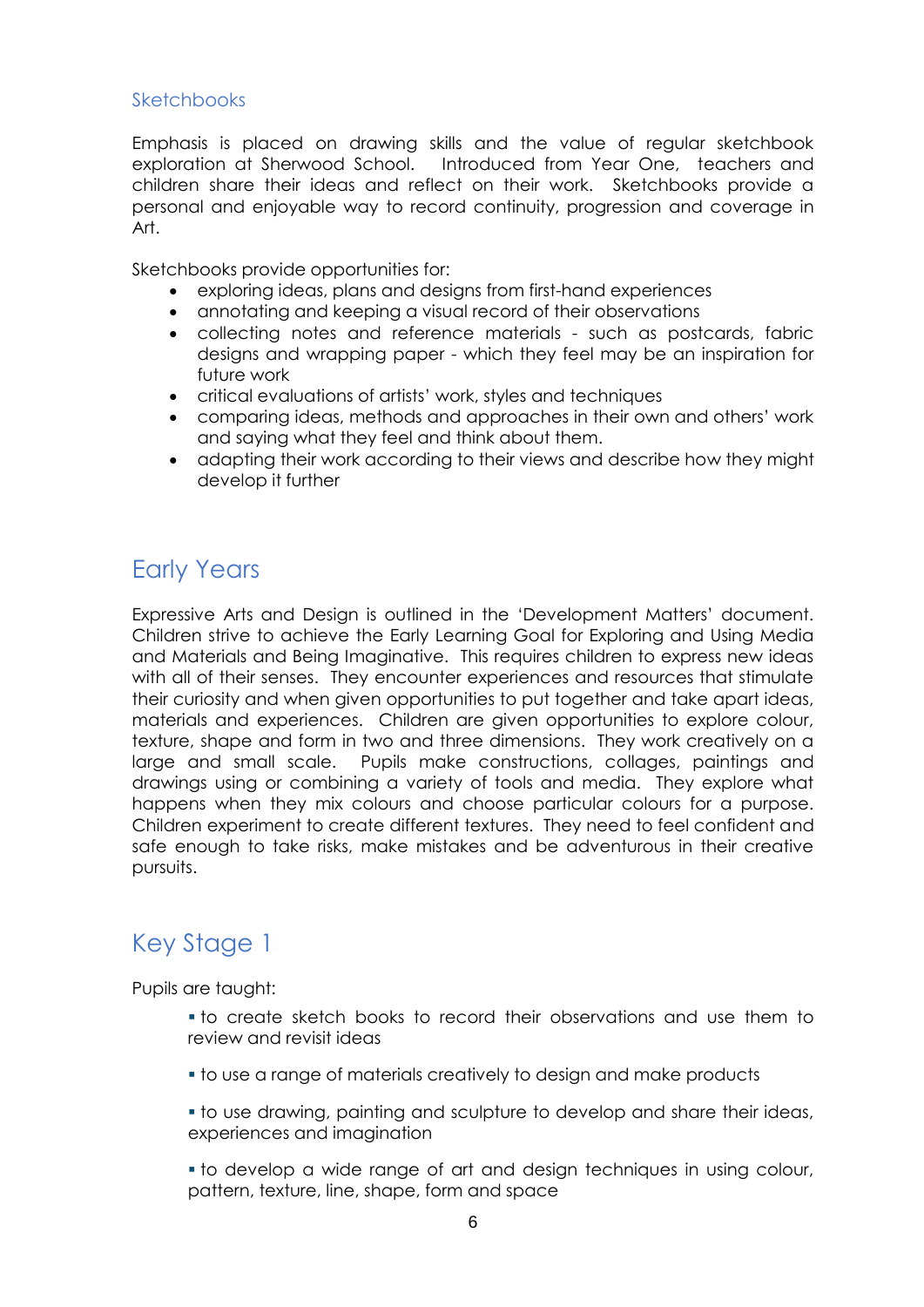▪ about the work of a range of artists, craft makers and designers, describing the differences and similarities between different practices and disciplines, and making links to their own work.

# Key Stage 2

Pupils are taught to develop their techniques, including their control and their use of materials, with creativity, experimentation and an increasing awareness of different kinds of art, craft and design.

Pupils are taught:

- to create sketch books to record their observations and use them to review and revisit ideas
- to improve their mastery of art and design techniques, including drawing, painting and sculpture with a range of materials [for example, pencil, charcoal, paint, clay]
- about great artists, architects and designers in history.

#### Assessment

Assessment is regarded as an integral part of teaching and learning and is a continuous process. It is the responsibility of the class teacher to assess all pupils in their class.

In our school, we are continually assessing our pupils and recording their progress. We see assessment as an integral part of the teaching process and make our assessment purposeful, allowing us to match the correct level of work to the needs of the pupils, thus benefiting the pupils and ensuring progress.

Information for assessment will be gathered in various ways: by talking to the children about their ideas and opinions, observing their techniques and skills, marking their final piece and sketchbook work and half termly assessments. Teachers will use these assessments to plan further work, and to inform pupils and their next teacher of their targets/next steps in learning.

# Role of Subject Leader

The Art Subject Leader is responsible for co-ordinating art through the school. This includes:

- ensuring continuity and progression from year group to year group
- providing all members of staff with guidelines and a scheme of work to show how aims are to be achieved and how the variety of all aspects of Art is to be taught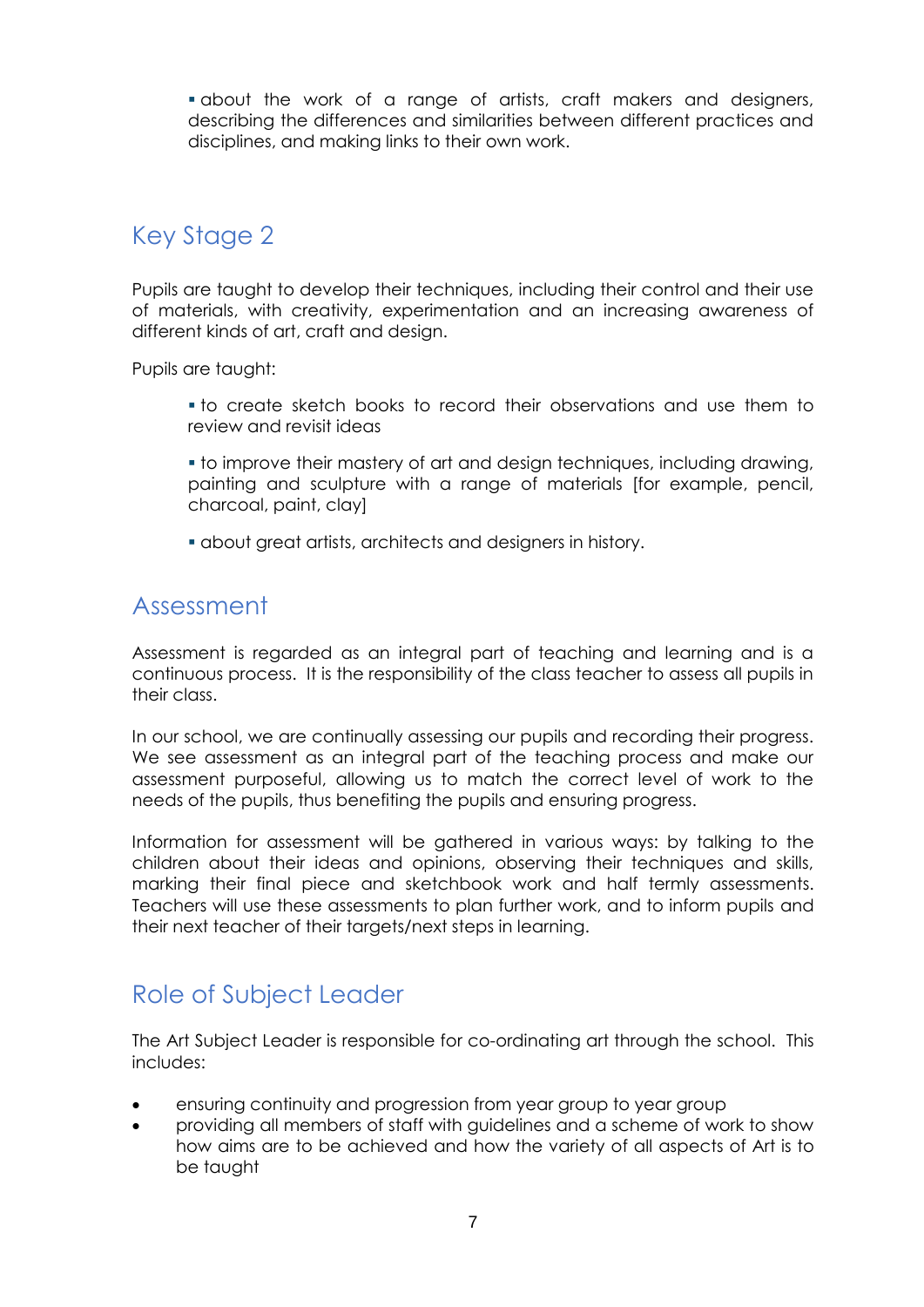- advising on training to staff where appropriate. This will be in line with the needs identified in the Development Plan and within the confines of the school budget
- advising and supporting colleagues in the implementation and assessment of Art throughout the school
- assisting with requisition and maintenance of resources required for the teaching of art. Again, this will be within the confines of the school budget
- ensuring that high standards are attained within the subject

#### Role of Class Teacher

- to ensure progression in the acquisition of art skills with due regard to the National Curriculum 2014, Development Matters and the Suffolk scheme.
- to develop and update skills, knowledge and understanding of Art
- to identify inset needs in art and take advantage of training opportunities
- to keep appropriate on-going records
- to plan effectively for Art (with year group partners), liaising with Subject Leader when necessary.
- to use a variety of resources and styles to keep their lessons lively, engaging and to deliver high-quality art lessons
- to inform parents of pupils' progress, achievements and attainment
- to determine how much time is needed on a particular subject area for the children to become competent and master the skill being taught

# Equal Opportunities

We incorporate Art into a wide range of cross-curricular subjects and seek to take advantage of multicultural aspects of the visual arts.

All children have equal access to the curriculum regardless of their gender, ability (including gifted children) or ethnicity. This is monitored by analysing pupil performance throughout the school to ensure that there is no disparity between groups.

#### SEND

All children are provided with equal access to the Art curriculum. Through our Art teaching, we provide learning opportunities that enable all pupils to make good progress. All children will have their specific needs met through differentiated work in conjunction with targets. TA support time is planned for and provided in relation to identified needs for individuals and groups. We provide learning opportunities matched to the needs of children with Special Educational Needs and we take into account the targets set for individual children in their Individual Education Plans, Learning Plans and Education, Health, Care Plans.

#### **Monitoring**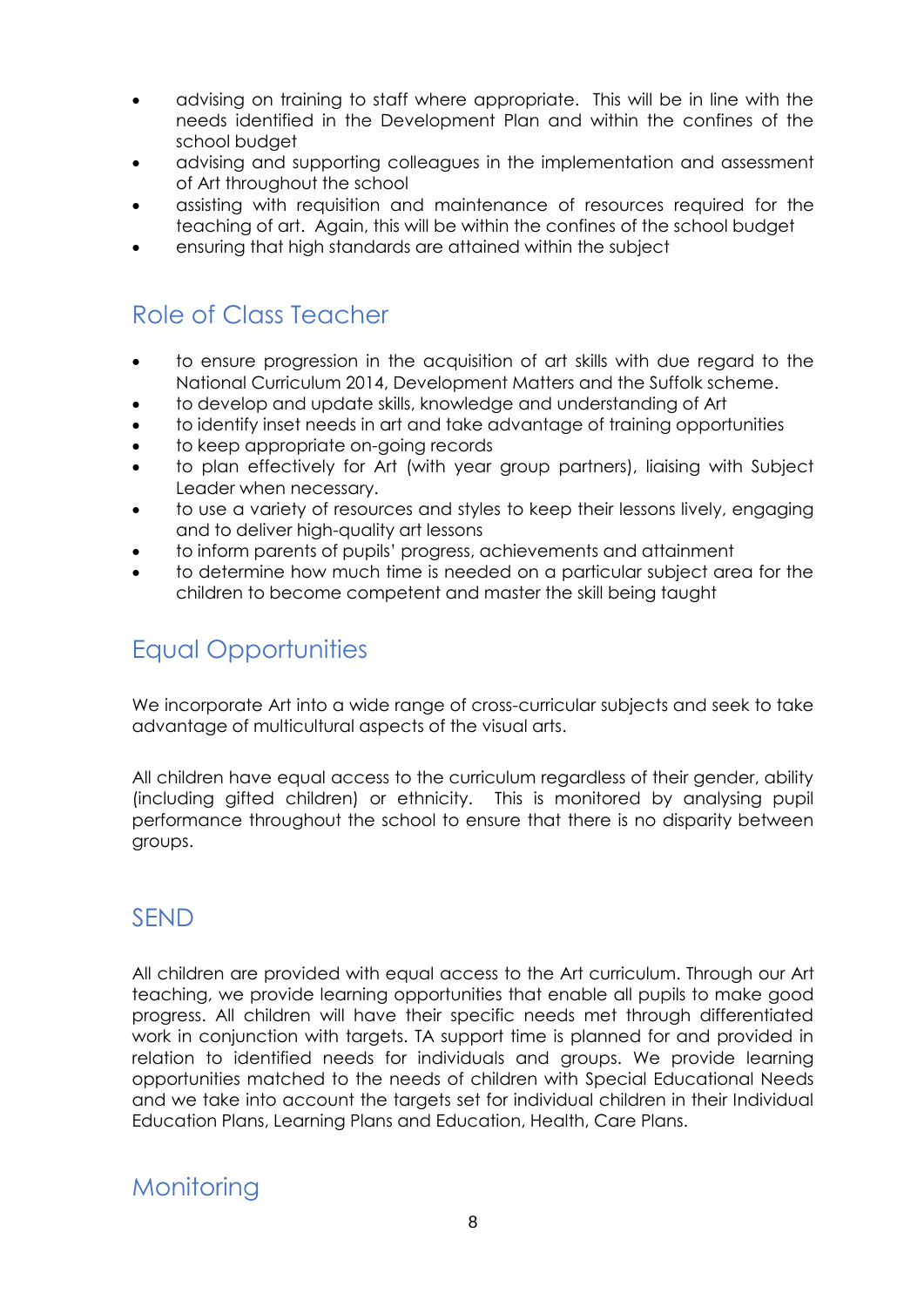The Art Subject Leader will be released in line with the requirements ofof the monitoring and evaluation schedule in order to work alongside other teachers and liaise with local schools and cultural partners. This time is used to monitor and evaluate the quality and standards of Art throughout the school and enables the Subject Leader to support teachers in their own classrooms. Art Cluster meetings and CPD courses enable the Art Subject Leader to share excellent practice with other schools in the county. Opportunities for teachers to review the scheme, policy and published materials are given on a regular basis during staff meetings. Sketchbooks, planning, displays and class achievement are regularly monitored.

Coverage of Art across each key stage is monitored by highlighting skills completed in lessons. This record is kept inside each pupil's sketchbook. It also serves to illustrate to the pupil how each skill progresses to broaden the range of techniques experienced.

# Parental Involvement

At Sherwood School, we encourage parents to be involved by:

- inviting them into school twice yearly (Autumn and Spring) to discuss the progress of their child
- encouraging parents to discuss their child's progress at any mutually convenient time by arrangement with the teacher involved
- celebrating our cultural achievements via the termly Arts and Culture **Newsletter**
- inviting parents and pupils to outdoor arts festivals in the school grounds
- inviting parents to view the regular art work displayed in our website gallery items
- encouraging parents with creative talents to help with displays and in class
- inviting parents with a background in the creative industry to share their authentic experiences with pupils
- art competitions
- curriculum updates on the school website under the 'Our Curriculum > The Arts' tab
- pupil voice questionnaire for pupils and parents

#### Governing Body Involvement

At Sherwood School, we have an identified governor for art who is invited to attend relevant school INSET and talk to the Subject Leader when possible. Governors are invited to meet Subject Leaders termly and to report back to the Governing Body after each meeting with the Subject Leader.